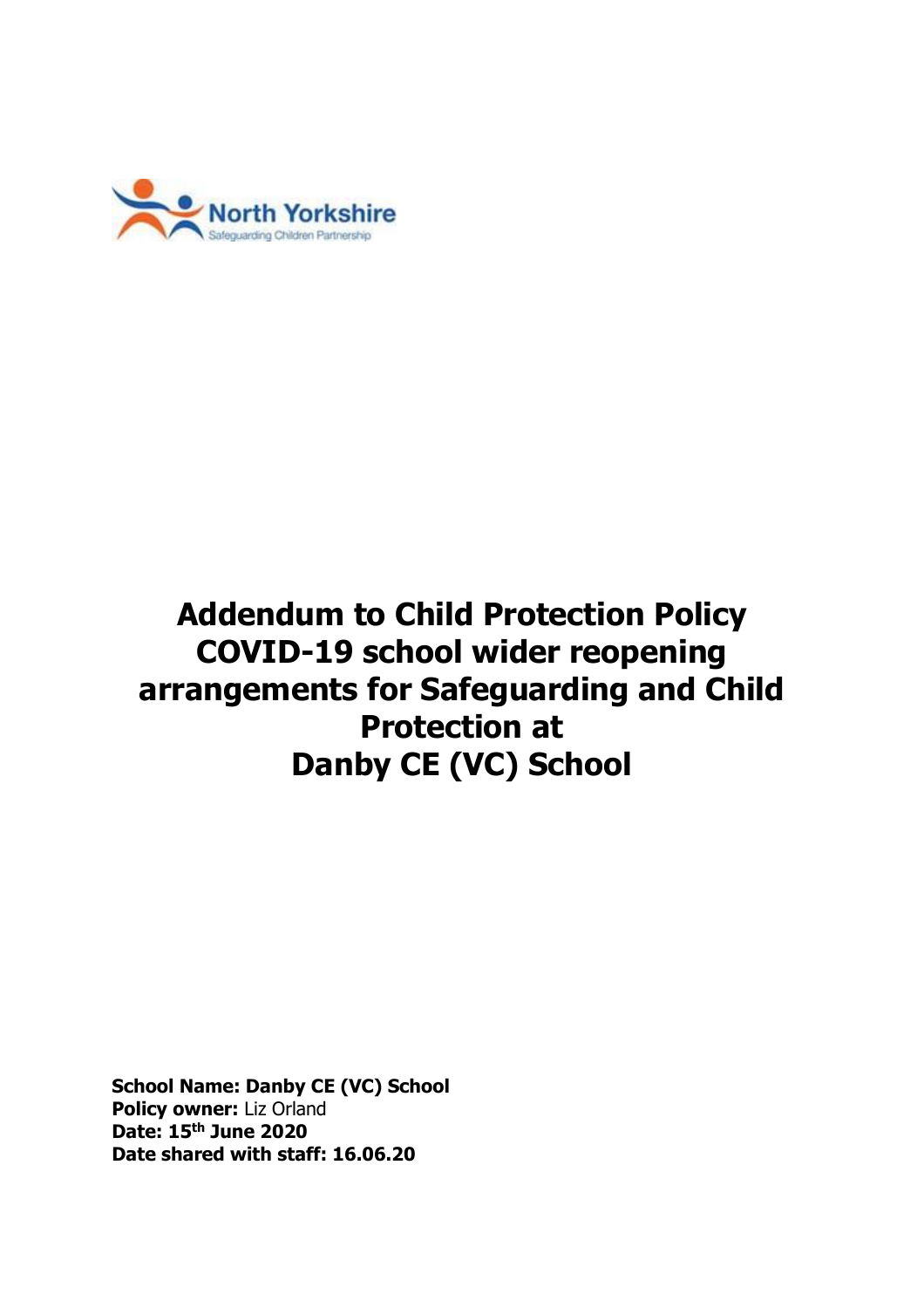## <span id="page-1-0"></span>**1. Context**

From 20th March 2020 parents were asked to keep their children at home, wherever possible, and for schools to remain open only for those children of workers critical to the COVID-19 response and for vulnerable pupils who cannot be safely cared for at home. This advice has now been revised and plans for the wider reopening of schools from the 1st June should now be considered for all eligible children outlined in the Department for Education guidance

[DfE Guidance: Actions for education and childcare settings to prepare for wider](https://www.gov.uk/government/publications/actions-for-educational-and-childcare-settings-to-prepare-for-wider-opening-from-1-june-2020/actions-for-education-and-childcare-settings-to-prepare-for-wider-opening-from-1-june-2020)  [opening from 1 June 2020 Updated 1 June 2020](https://www.gov.uk/government/publications/actions-for-educational-and-childcare-settings-to-prepare-for-wider-opening-from-1-june-2020/actions-for-education-and-childcare-settings-to-prepare-for-wider-opening-from-1-june-2020)

[DFE Guidance Coronavirus \(COVID-19\): Safeguarding in schools, colleges and other](https://www.gov.uk/government/publications/covid-19-safeguarding-in-schools-colleges-and-other-providers/coronavirus-covid-19-safeguarding-in-schools-colleges-and-other-providers)  [providers Update 20th May 2020](https://www.gov.uk/government/publications/covid-19-safeguarding-in-schools-colleges-and-other-providers/coronavirus-covid-19-safeguarding-in-schools-colleges-and-other-providers)

DfE safeguarding principles:

'As more children return, a number of important safeguarding principles remain the same:

- the best interests of children must always continue to come first
- if anyone in a school or college has a safeguarding concern about any child they should continue to act and act immediately
- a DSL or deputy should be available
- it is essential that unsuitable people are not allowed to enter the children's workforce and/or gain access to children
- children should continue to be protected when they are online'

This addendum of the Danby CE (VC) School Child Protection policy contains details of our individual safeguarding arrangements in the following areas listed below:

The addendum will be reviewed by our designated safeguarding lead (DSL) or a deputy DSL as circumstances continue to evolve or following updated Department for Education advice or guidance. It has been approved by our governing board and is available on the school website here [www.danbyceprimary.co.uk](http://www.danbyceprimary.co.uk/) and is made available to staff by email and paper copy in the school office.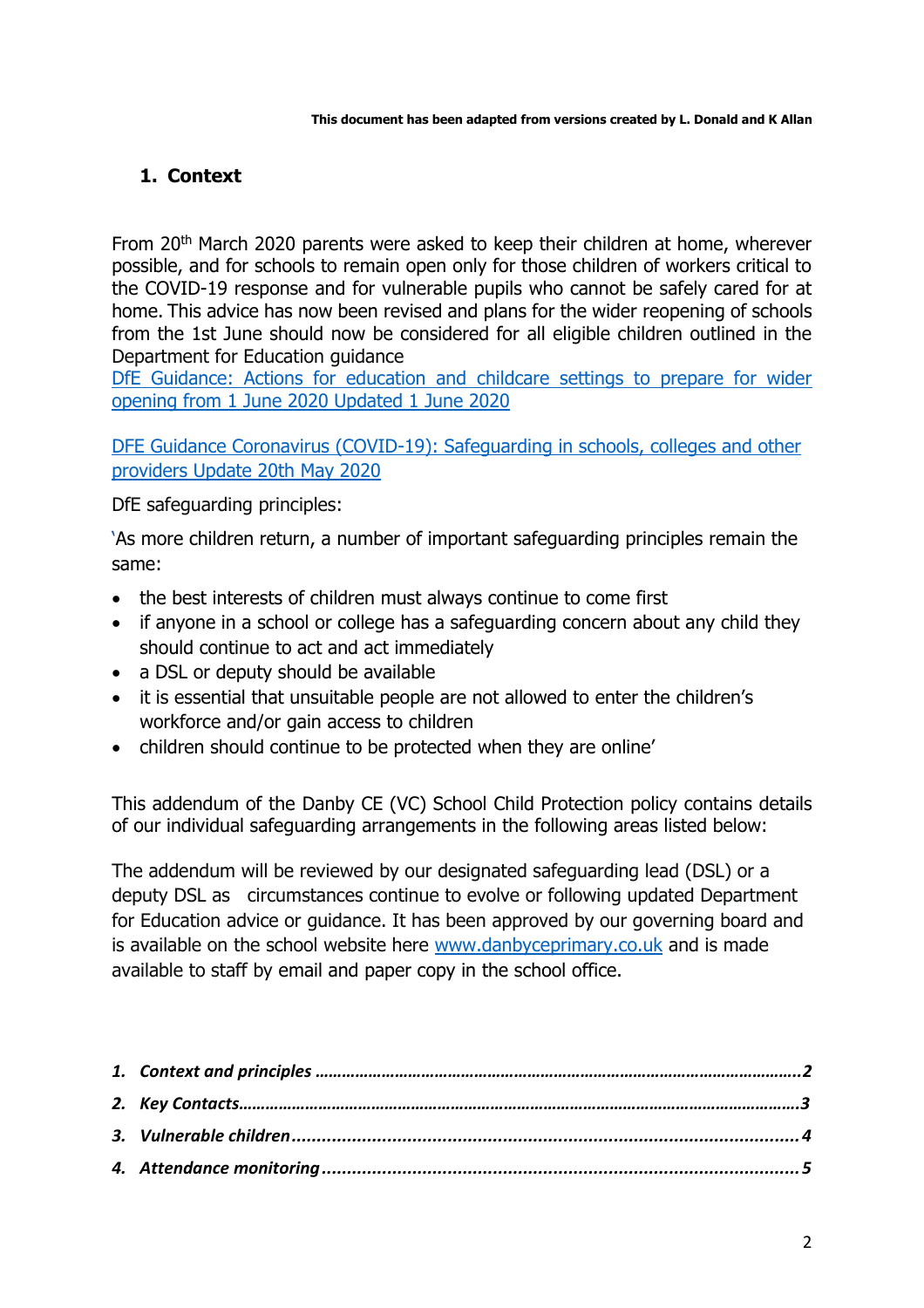## **Key contacts**

| <b>Role</b>                                     | <b>Name</b>        | <b>Contact</b><br>number        | <b>Email</b>                             |
|-------------------------------------------------|--------------------|---------------------------------|------------------------------------------|
| Designated<br>Safeguarding<br>Lead              | Liz Orland         | 01287<br>660345/01947<br>895369 | headteacher@danby.n-yorks.sch.uk         |
| Deputy<br>Designated<br>Safeguarding<br>Lead/s  | Hilary<br>Thompson | 01947<br>895361/01947<br>840255 | headteacher@st-heddas.n-<br>yorks.sch.uk |
| Headteacher                                     | Liz Orland         | 01287 660345                    | headteacher@danby.n-yorks.sch.uk         |
| Chair of<br>Governors                           | John<br>Pinkney    | Via school                      | Via school                               |
| Safeguarding<br>Governor                        | Rebecca<br>Craven  | Via school                      | Via school                               |
| Welfare and<br>Contact<br>Coordinator<br>$\ast$ | Liz Orland         | 01287 660345                    | headteacher@danby.n-yorks.sch.uk         |

\* School should allocate a member of staff to coordinate welfare and contact and have the oversight of all the vulnerable pupils during this period of time. This may be a delegated role separate from the DSL role however there must be good liaison.

## **Any additional school contacts (including contacts for DSLs where this is being supported by another school):**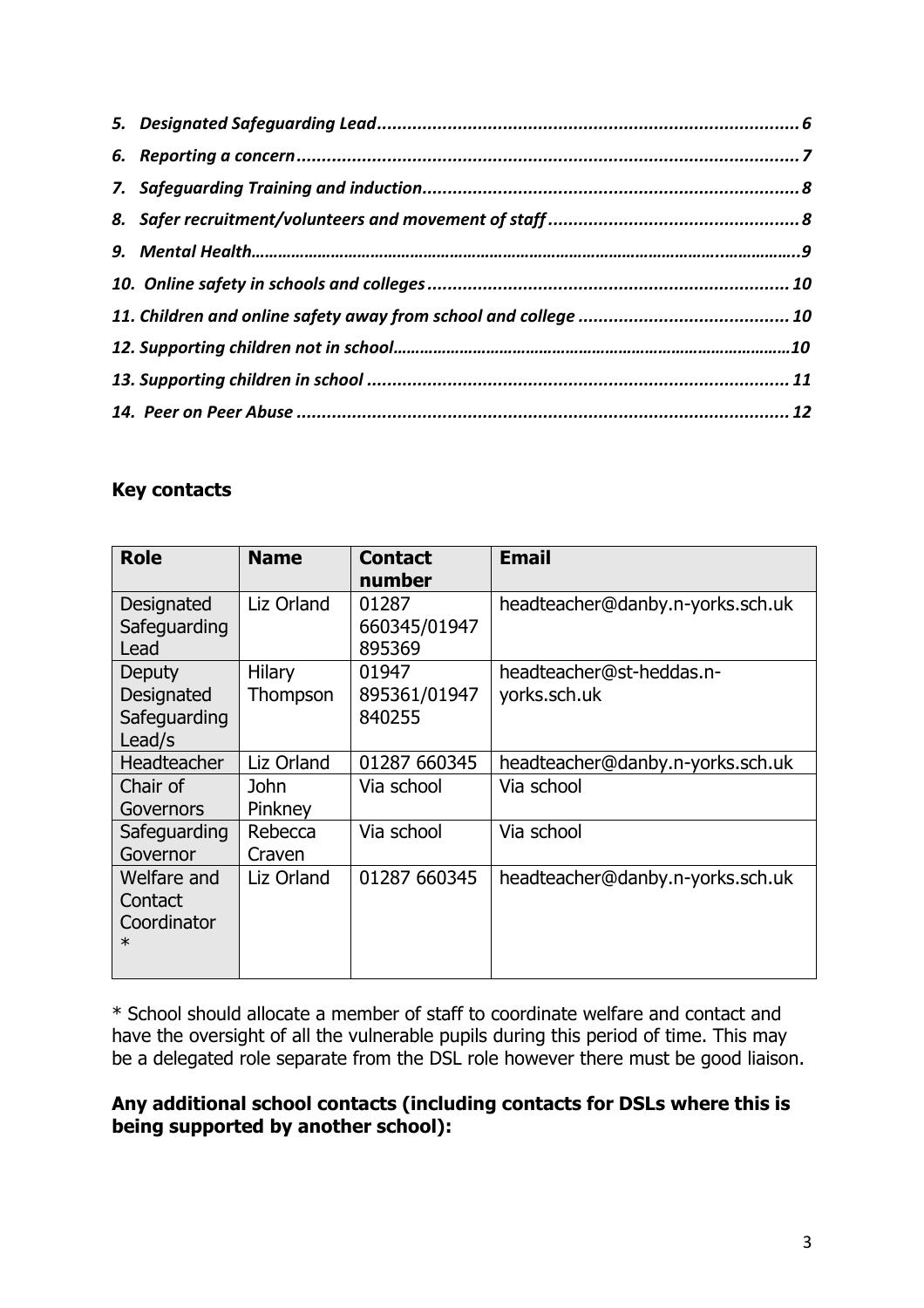| <b>Role</b> | <b>Name</b> | <b>Contact</b><br>number | <b>Email</b> |
|-------------|-------------|--------------------------|--------------|
|             |             |                          |              |
|             |             |                          |              |

**Key telephone numbers of all available DSL's/deputies should be provided to staff covering the setting.**

## **Staff should be reminded that they can make a referral in exceptional circumstances to the Customer Contact Centre number 01609 780780 and/or LADO contact number 01609 533080**

## <span id="page-3-0"></span>**Vulnerable children**

Vulnerable children include those who have a social worker and those children and young people up to the age of 25 with education, health and care (EHC) plans.

Those who have a social worker include children who have a Child Protection Plan and those who are looked after by the Local Authority. A child may also be deemed to be vulnerable if they have been assessed as being in need or otherwise meet the definition in section 17 of the Children Act 1989.

Those with an EHC plan will be risk-assessed in consultation with the Local Authority and parents, to decide whether they need to continue to be offered a school place in order to meet their needs, or whether they can safely have their needs met at home. This could include, if necessary, carers, therapists or clinicians visiting the home to provide any essential services. Many children and young people with EHC plans can safely remain at home.

Eligibility for free school meals in and of itself should not be the determining factor in assessing vulnerability.

Senior leaders, especially the Designated Safeguarding Lead (and deputy) know who our most vulnerable children are. They have the flexibility to offer a place to those on the edge of receiving children's social care support.

Danby CE (VC) School will continue to work with and support children's social workers to help protect vulnerable children. This includes working with and supporting children's social workers and the local authority virtual school head (VSH) for lookedafter and previously looked-after children. The lead person for this will be: Liz Orland.

Attendance from vulnerable children is expected, where it is appropriate for them (that is, where there are no shielding concerns for the child or their household, and/or following a risk assessment for children with an EHC plan, and they do not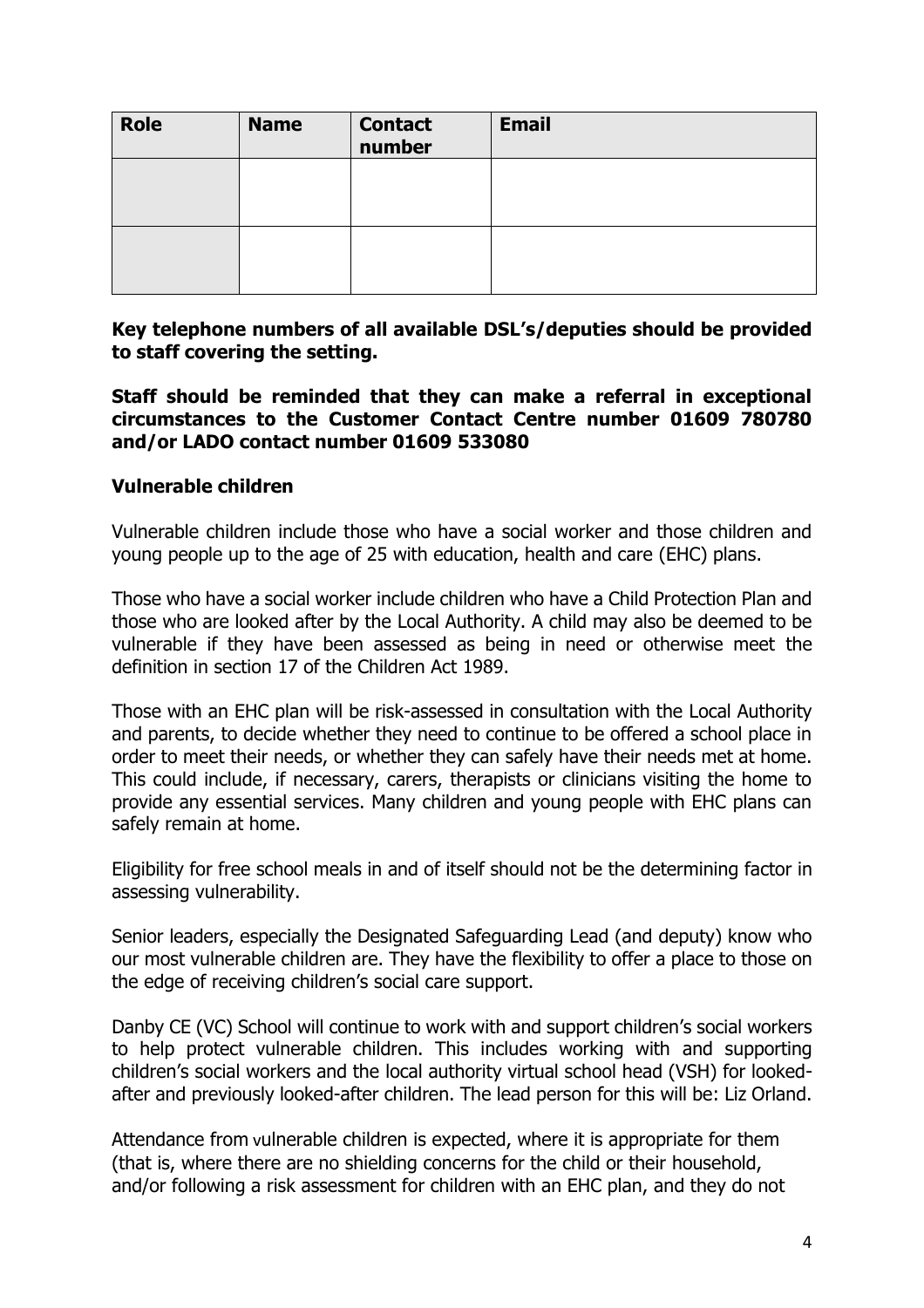show or display signs of having contracted COVID 19), so that they can gain the educational and wellbeing benefits of attending. Vulnerable children, regardless of year group, that have not been attending in the recent period are expected to return to nursery, early years, school or college provision where this would now be appropriate for them to do so.

In circumstances where a parent does not want to bring their child to an education setting, and their child is considered vulnerable, the social worker and Danby CE (VC) School will explore the reasons for this directly with the parent.

Where parents are concerned about the risk of the child contracting COVID19, Danby CE (VC) School or the social worker will talk through these anxieties with the parent/carer following the advice set out by Public Health England.

Danby CE (VC) School will encourage our vulnerable children and young people to attend school, including remotely if needed.

For vulnerable pupils with a social worker where it is determined that a child should remain at home, contact by the school should continue and this decision should be reviewed on a four-weekly minimum basis. Contact with vulnerable pupils must be on a weekly basis as an absolute minimum, and this should be recorded within a School Attendance Plan

## <span id="page-4-0"></span>**Attendance monitoring**

Danby CE (VC) School will resume taking the attendance register from 1 June and continue to complete the online Educational Setting Status form which gives the Department for Education daily updates on how many children and staff are attending aligned to

[DFE Guidance: Recording attendance during the coronavirus \( COVID-19\) outbreak](https://www.gov.uk/government/publications/coronavirus-covid-19-attendance-recording-for-educational-settings)  [Updated 28th May 2020](https://www.gov.uk/government/publications/coronavirus-covid-19-attendance-recording-for-educational-settings)

Danby CE (VC) School will submit daily attendance figures to the DfE by 12 noon each day, using the educational settings form.

If the school has closed, we will complete the return once as requested by the DfE.

Danby CE (VC) School and social workers will agree with parents/carers whether Children in Need should be attending school – Danby CE (VC) School will immediately follow up on any pupil that they were expecting to attend, who does not. Danby CE (VC) School will also follow up with any parent or carer who has arranged care for their child(ren) and the child(ren) subsequently do not attend.

To support the above, Danby CE (VC) School will, when communicating with parents/carers and carers, confirm emergency contact numbers are correct and ask for any additional emergency contact numbers where they are available.

In all circumstances where a vulnerable child does not take up their place at school, or discontinues, Danby CE (VC) School will notify their social worker.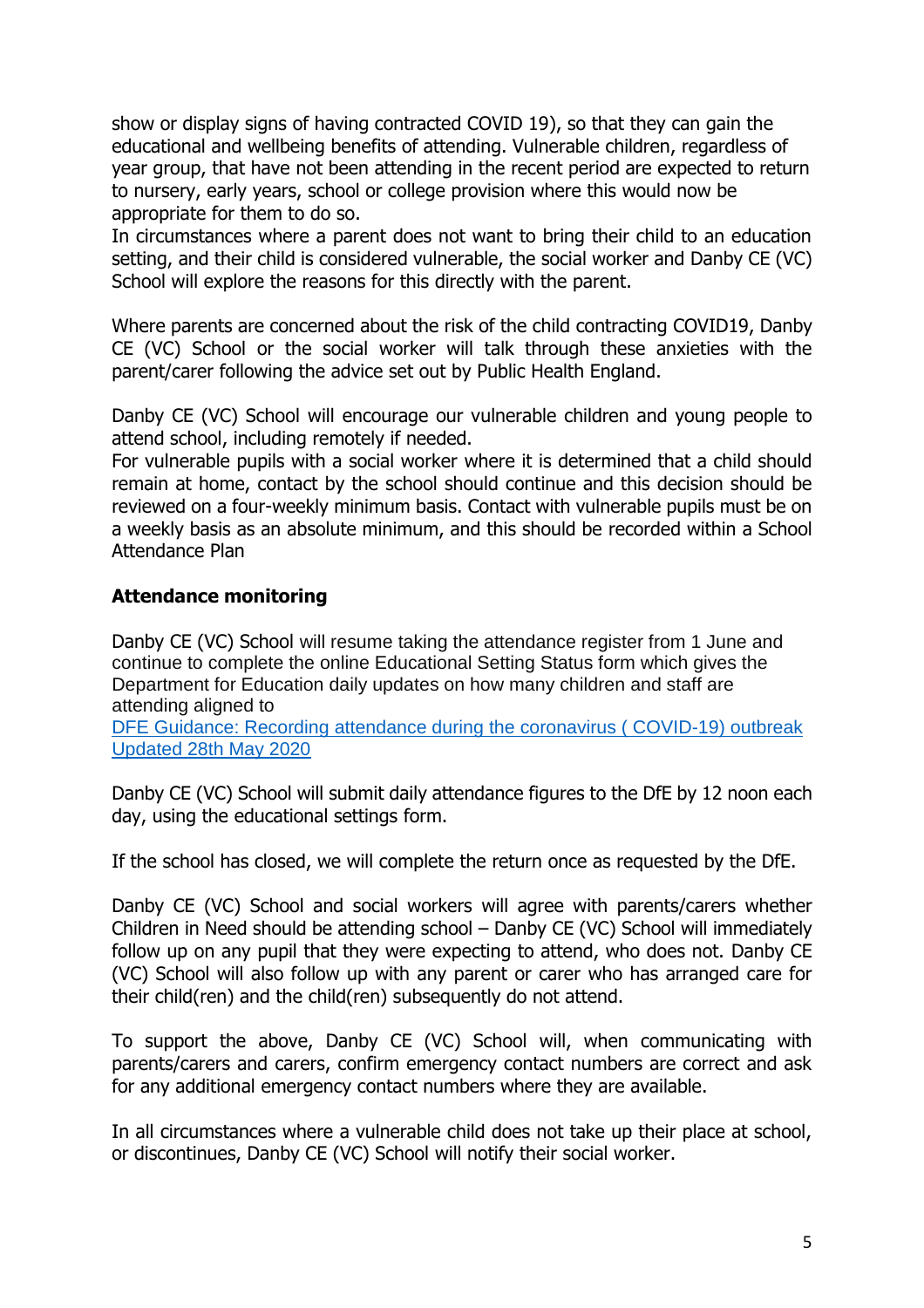Danby CE (VC) School attendance monitoring is informed by the principles which apply to this phase of wider opening included in the 'Approach: first phase of wider opening of educational and child care settings'

DfE Guidance: Actions for [education and childcare settings to prepare for wider](https://www.gov.uk/government/publications/actions-for-educational-and-childcare-settings-to-prepare-for-wider-opening-from-1-june-2020/actions-for-education-and-childcare-settings-to-prepare-for-wider-opening-from-1-june-2020)  [opening from 1 June 2020 Updated 1 June 2020](https://www.gov.uk/government/publications/actions-for-educational-and-childcare-settings-to-prepare-for-wider-opening-from-1-june-2020/actions-for-education-and-childcare-settings-to-prepare-for-wider-opening-from-1-june-2020)

- Children and young people in eligible year groups are strongly encouraged to attend (where there are no shielding concerns for the child or their household), so that they can gain the educational and wellbeing benefits of attending
- vulnerable children of all year groups continue to be expected and encouraged to attend educational provision where it is appropriate for them to do so (for children with education health and care (EHC) plans this will be informed by a risk assessment approach)
- children, young people and staff who have been classed as clinically extremely vulnerable due to pre-existing medical conditions have been advised to shield. We do not expect people in this category to be attending school or college, and they should continue to be supported to learn or work at home as much as possible.
- a child/young person or a member of staff who lives with someone who is clinically vulnerable (but not clinically extremely vulnerable), including those who are pregnant, can attend their education or childcare setting
- if a child/young person or staff member lives in a household with someone who is extremely clinically vulnerable, as set out in the guidance on shielding, it is advised they only attend an education or childcare setting if stringent social distancing can be adhered to and, in the case of children, if they are able to understand and follow those instructions. This may not be possible for very young children and older children without the capacity to adhere to the instructions on social distancing. If stringent social distancing cannot be adhered to, we do not expect those individuals to attend. They should be supported to learn or work at home
- staff and children or young people should not attend if they have symptoms or are self-isolating due to symptoms in their household

For those pupils eligible to attend, schools should address absence by sensitively exploring parents' and pupils' concerns and what is preventing attendance and work with them to re-engage pupils where appropriate. Families should notify their nursery/school/college as normal if their child is unable to attend. Schools should also continue to follow up with any parent or carer whose child has been expected to attend and doesn't.

## <span id="page-5-0"></span>**Designated Safeguarding Lead**

Danby CE (VC) School has a Designated Safeguarding Lead (DSL) and a Deputy DSL.

The key contacts are detailed at the start of this document.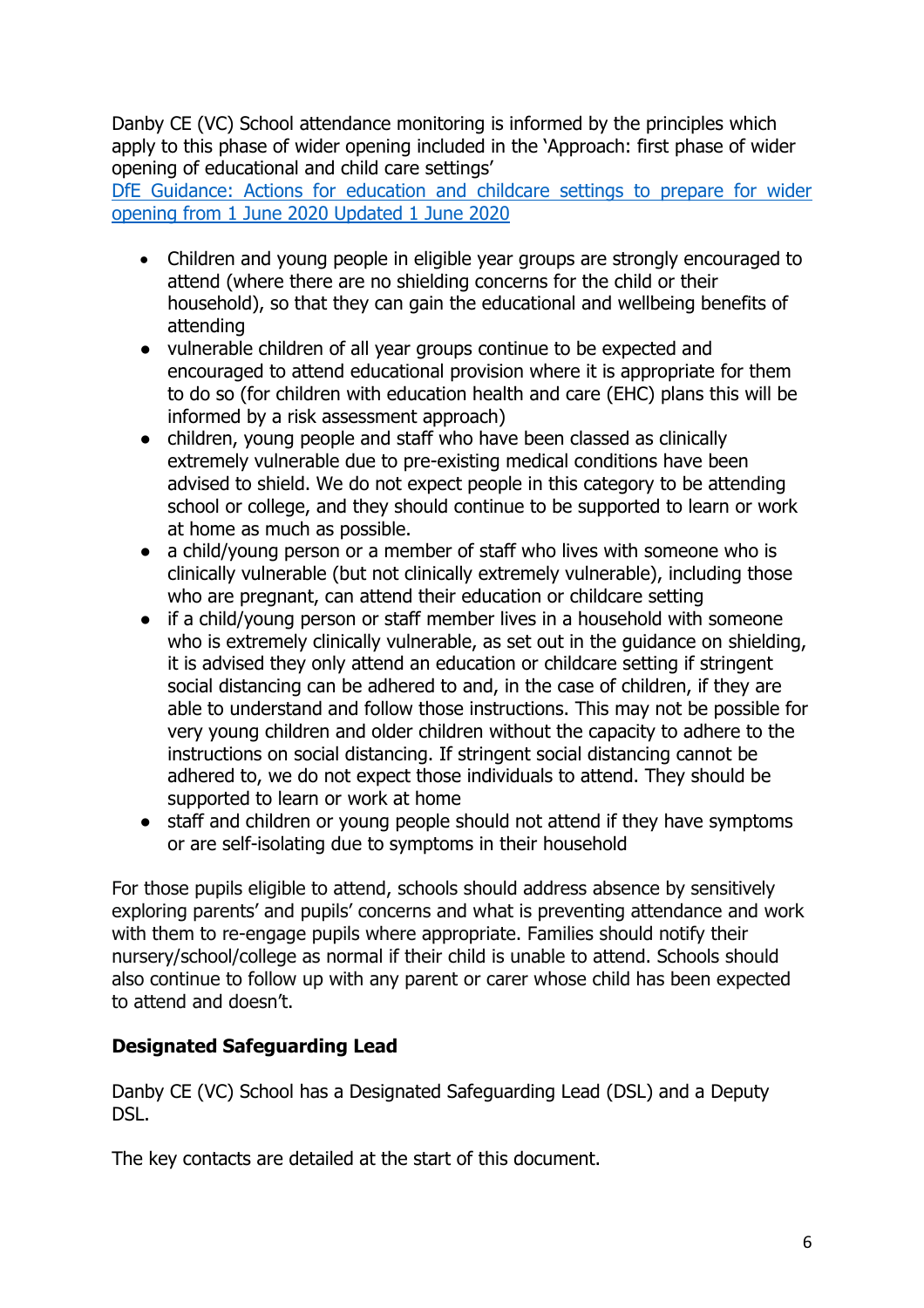The optimal scenario is to have a trained DSL (or deputy) available on site. Where this is not the case a trained DSL (or deputy) will be available to be contacted via phone or online video - for example when working from home.

Where a trained DSL (or deputy) is not on site, in addition to the above, a senior leader will assume responsibility for co-ordinating safeguarding on site.

This might include updating and managing access to child protection files and liaising with the offsite DSL (or deputy) and as required liaising with children's social workers where they require access to children in need and/or to carry out statutory assessments at the school.

It is important that all Danby CE (VC) School staff and volunteers have access to a trained DSL (or deputy). On each day, the staff on site will be made aware of who that person is and how to contact them.

The DSL will continue to engage with social workers, and attend all multi-agency meetings, which can be done remotely.

Where resources allow Danby CE (VC) School DSL (and deputies) will have more time to support staff and children regarding new concerns (and referrals as appropriate) as more children return.

Where children have attended other settings since March 20<sup>th</sup> or where the school has had children from other settings attending, the DSL should liaise with the DSL from those schools to ensure any relevant information is passed to the home school.

## <span id="page-6-0"></span>**Reporting a concern**

Staff must be mindful that new concerns may be identified as children start to return to school following partial closures. Where staff have a concern about a child, they should continue to follow the process outlined in the school Child Protection Policy, this includes making a report to the DSL.

Staff are reminded of the need to report any concern immediately and without delay. All relevant safeguarding and welfare information held on all children (including returning children) must remain as accurate as possible. The school (led by the DSL or deputy) should be doing all they reasonably can to ask parents and carers to advise them of any changes regarding welfare, health and wellbeing that they should be aware of before a child returns.

Where staff are concerned about an adult working with children in the school, they should report the concern to the Headteacher. If there is a requirement to make a notification to the Headteacher whilst away from school, this should be done verbally and followed up with an email to the Headteacher.

Concerns around the Headteacher should be directed to the Chair of Governors.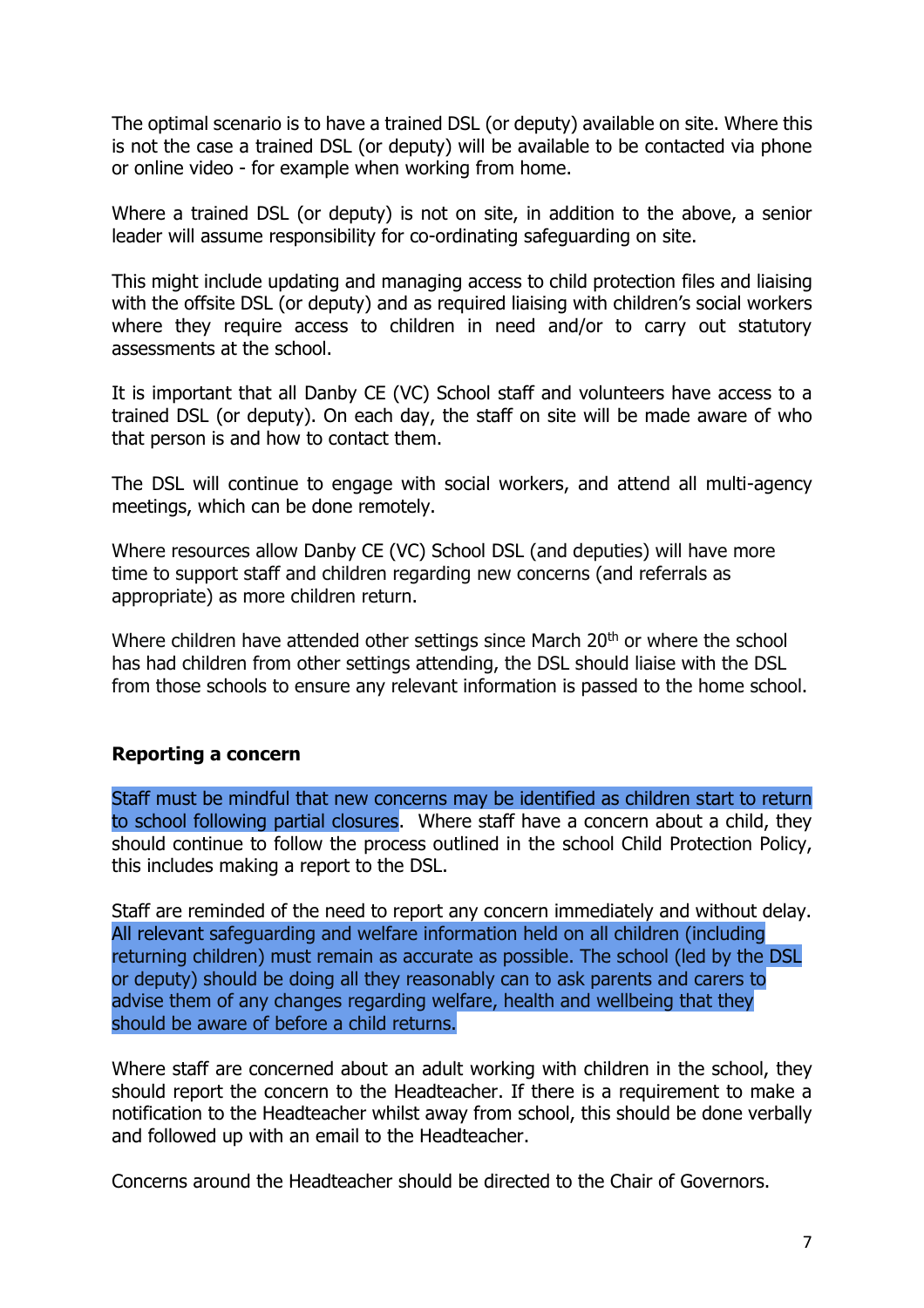## <span id="page-7-0"></span>**Safeguarding Training and induction**

DSL training is very unlikely to take place whilst there remains a threat of the COVID 19 virus.

For the period COVID-19 measures are in place, a DSL (or deputy) who has been trained will continue to be classed as a trained DSL (or deputy) even if they miss their refresher training.

All existing school staff have had safeguarding training and have read part 1 of Keeping Children Safe in Education (2019). The DSL should communicate with staff any new local arrangements, so they know what to do if they are worried about a child.

Where new staff are recruited, or new volunteers undertake work at Danby CE (VC) School, they will continue to be provided with a safeguarding induction.

If staff are deployed from another education authority or children's workforce setting to our school, we will take into account the DfE supplementary guidance on safeguarding children during the COVID-19 pandemic and will accept portability as long as the current employer confirms in writing that:-

- the individual has been subject to an enhanced DBS and children's barred list check
- there are no known concerns about the individual's suitability to work with children
- there is no ongoing disciplinary investigation relating to that individual

Upon arrival, they will be given a copy of the receiving setting's child protection policy, confirmation of local processes and confirmation of DSL arrangements.

## <span id="page-7-1"></span>**Safer recruitment/volunteers and movement of staff**

It remains essential that people who are unsuitable are not allowed to enter the children's workforce or gain access to children. When recruiting new staff, Danby CE (VC) School will continue to follow the relevant safer recruitment processes for their setting, including, as appropriate, relevant sections in part 3 of Keeping Children Safe in Education (2019) (KCSIE).

In response to COVID-19, the Disclosure and Barring Service (DBS) has made changes to its guidance on standard and enhanced DBS ID checking to minimise the need for face-to-face contact.

Where Danby CE (VC) School are utilising volunteers, we will continue to follow the checking and risk assessment process as set out in paragraphs 167 to 172 of KCSIE.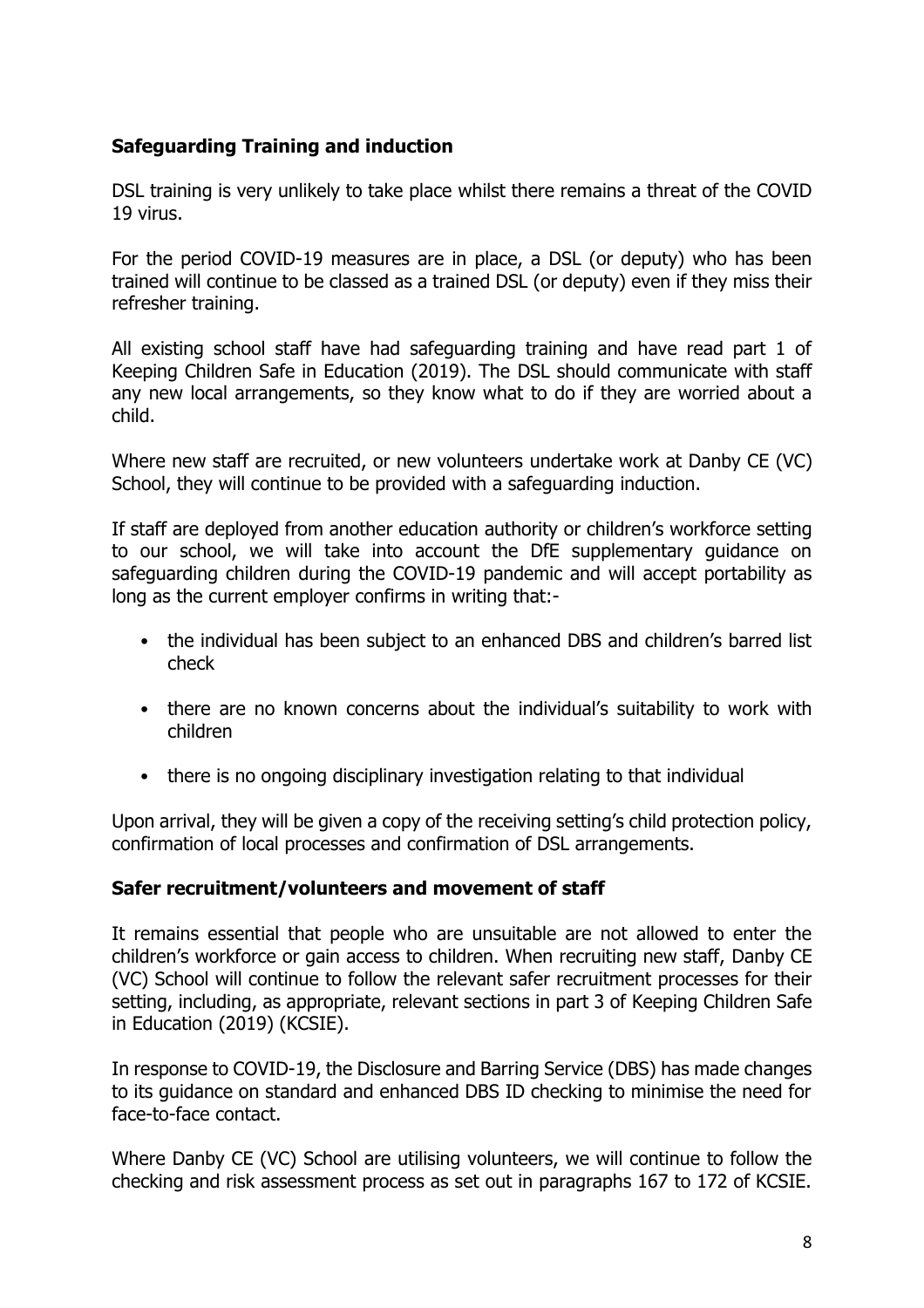Under no circumstances will a volunteer who has not been checked be left unsupervised or allowed to work in regulated activity.

Danby CE (VC) School will continue to follow the legal duty to refer to the DBS anyone who has harmed or poses a risk of harm to a child or vulnerable adult. Full details can be found at paragraph 163 of KCSIE.

Danby CE (VC) School will continue to consider and make referrals to the Teaching Regulation Agency (TRA) as per paragraph 166 of KCSIE and the TRA's 'Teacher misconduct advice for making a referral.

During the COVID-19 period all referrals should be made by emailing [Misconduct.Teacher@education.gov.uk](mailto:Misconduct.Teacher@education.gov.uk)

Whilst acknowledging the challenge of the current National emergency, it is essential from a safeguarding perspective that any school is aware, on any given day, which staff/volunteers will be in the school or college, and that appropriate checks have been carried out, especially for anyone engaging in regulated activity. As such, Danby CE (VC) School will continue to keep the single central record (SCR) up to date as outlined in paragraphs 148 to 156 in KCSIE.

Ensure there is a record of which staff are onsite daily either on the SCR or separately.

## **Mental Health**

Danby CE (VC) School recognises that negative experiences and distressing life events, such as the current circumstances, can affect the mental health of our children and their parents. With children of critical workers and vulnerable children on site, and/or more children returning to school from 1 June onwards, Danby CE (VC) School will ensure appropriate support is in place for them.

Danby CE (VC) School understands that mental health issues can bring about changes in a child's behaviour or emotional state which can be displayed in a range of different ways, all of which could be an indication of an underlying problem. This can include for example being fearful or withdrawn; aggressive or oppositional; or excessive clinginess.

Support for pupils and students in the current circumstances will include existing provision in the school, although this may be delivered in different ways, (for example over the phone for those children still not attending provision) or from specialist staff or support services.

Danby CE (VC) School will ensure that teachers are aware of the impact the current circumstances can have on the mental health of those students/pupils (and their parents) who are continuing to work from home, including when setting expectations of children's' work.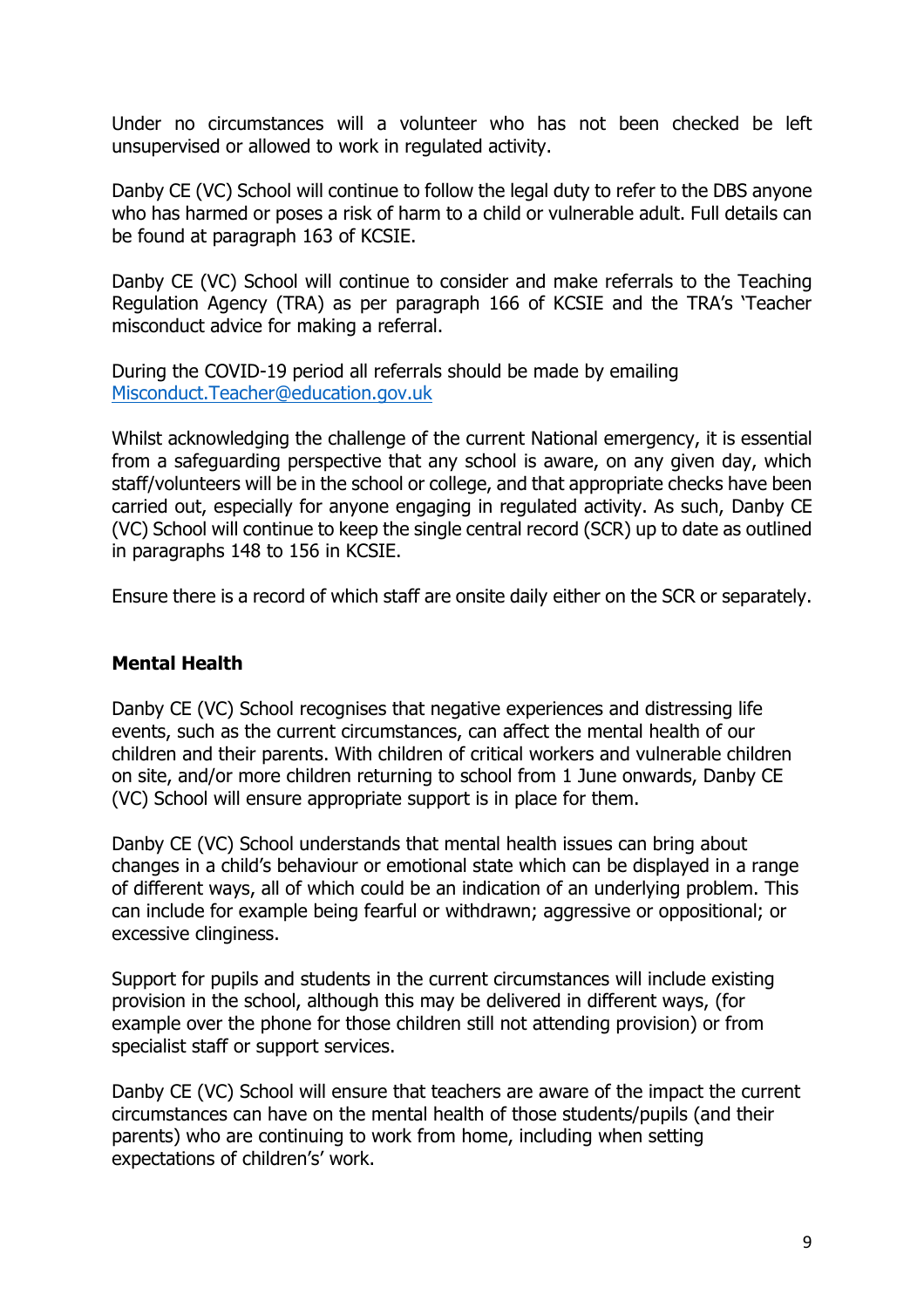## <span id="page-9-0"></span>**Online safety in schools and colleges**

Danby CE (VC) School will continue to provide a safe environment, including online. This includes the use of an online filtering system.

Where students are using computers in school, appropriate supervision will be in place.

## <span id="page-9-1"></span>**Children and online safety away from school and college**

It is important that all staff who interact with children, including online, continue to look out for signs a child may be at risk. Any such concerns should be dealt with as per the Child Protection Policy and where appropriate referrals should still be made to children's social care and as required, the police.

Online teaching should follow the same principles as set out in the school code of conduct.

Danby CE (VC) School will ensure any use of online learning tools and systems is in line with privacy and data protection/GDPR requirements.

Below are some things to consider when delivering virtual lessons, especially where webcams are involved:

- No 1:1s, groups only
- Staff and children must wear suitable clothing, as should anyone else in the household.
- Any computers used should be in appropriate areas, for example, not in bedrooms; and the background should be blurred.
- The live class should be recorded so that if any issues were to arise, the video can be reviewed.
- Live classes should be kept to a reasonable length of time, or the streaming may prevent the family 'getting on' with their day.
- Language must be professional and appropriate, including any family members in the background.
- Staff must only use platforms specified by senior managers and approved by our IT network manager / provider to communicate with pupils
- Staff should record, the length, time, date and attendance of any sessions held.

## **Supporting children not in school**

Danby CE (VC) School is committed to ensuring the safety and wellbeing of all its Children and Young people.

Danby CE (VC) School will do what we reasonably can to keep all our children safe. Whilst more children return to Danby CE (VC) School others will continue to stay at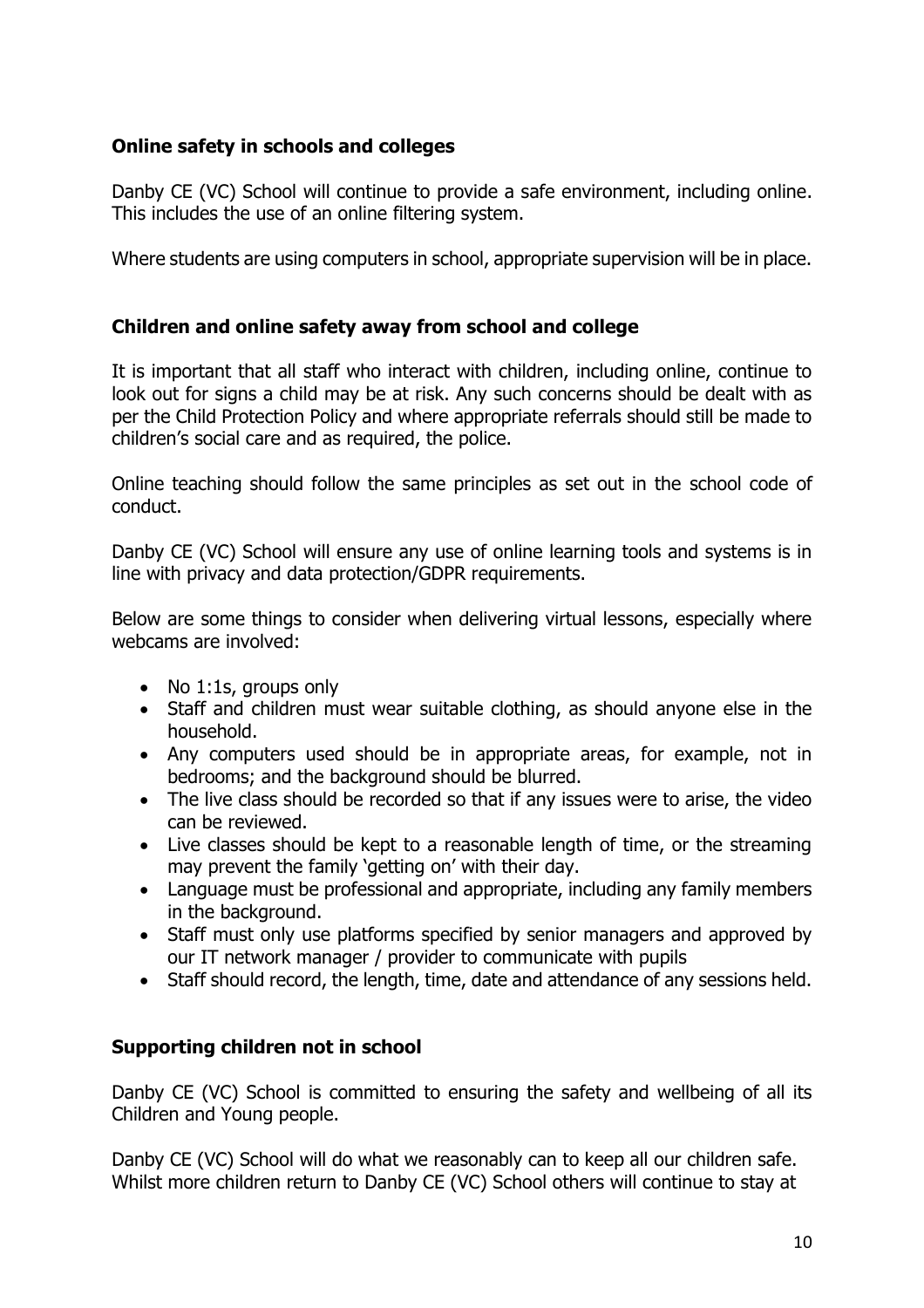home and, in many cases, will be continuing to engage with Danby CE (VC) School online.

Danby CE (VC) School staff who interact with children, including online, will continue to look out for signs a child may be at risk. Any such concerns will be dealt with as per this child protection policy and where appropriate referrals will continue to be made to children's social care and as required the police

Where the DSL has identified a child to be on the edge of social care support, or who would normally receive pastoral-type support in school, they should ensure that a robust communication plan is in place for that child or young person.

Details of this plan must be recorded, as should a record of contact have made.

The communication plans can include; remote contact, phone contact, door-step visits. Other individualised contact methods should be considered and recorded.

Danby CE (VC) School and its DSL will work closely with all stakeholders to maximise the effectiveness of any communication plan.

This plan must be reviewed regularly (at least once a fortnight) and where concerns arise, the DSL will consider any referrals as appropriate.

The school will share safeguarding messages on its website.

## <span id="page-10-0"></span>**Supporting children in school**

Danby CE (VC) School is committed to ensuring the safety and wellbeing of all its students.

Danby CE (VC) School will continue to be a safe space for all children to attend and flourish. The Headteacher will ensure that appropriate staff are on site and staff to pupil ratio numbers are appropriate, to maximise safety.

Danby CE (VC) School will refer to the Government guidance for education and childcare settings on how to implement social distancing and continue to follow the advice from Public Health England on handwashing and other measures to limit the risk of spread of COVID19.

Danby CE (VC) School will ensure that where we care for children of critical workers and vulnerable children on site, we ensure appropriate support is in place for them. This will be bespoke to each child and recorded.

If pupils are attending other schools, it is important to ensure that all appropriate information, including child protection and medical information, is shared with the 'senior designated leader' to ensure their safety and wellbeing. Ensure that this information is held securely by the other school/hub.